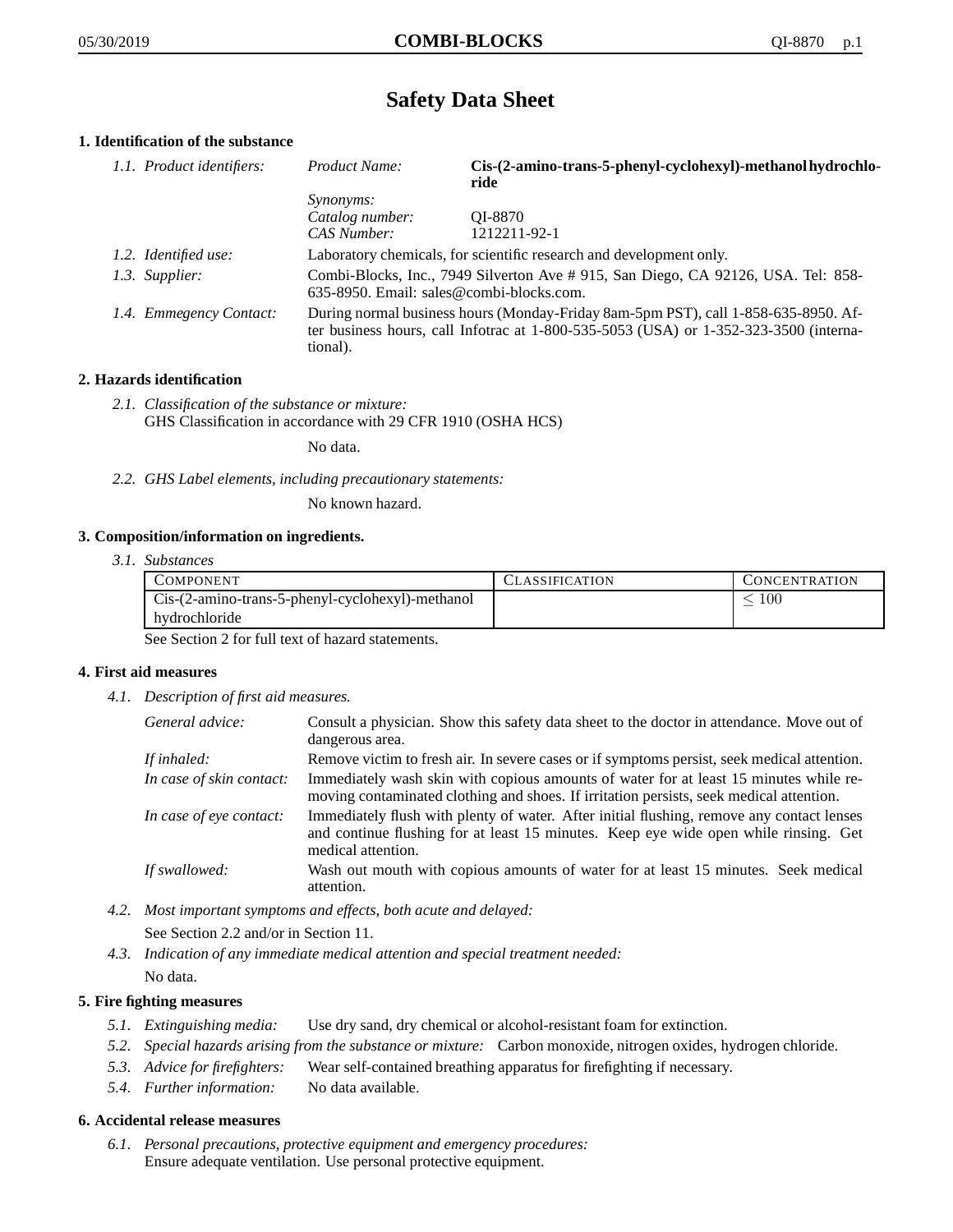- *6.2. Environmental precautions:* Should not be released into the environment. See Section 12 for additional ecological information.
- *6.3. Methods and materials for containment and cleaning up:* Sweep up or vacuum up spillage and collect in suitable container for disposal.
- *6.4. Reference to other sections:* Refer to protective measures listed in Sections 8 and 13.

## **7. Handling and storage**

- *7.1. Precautions for safe handling:* Avoid contact with skin and eyes. Avoid inhalation of vapour or mist. Keep away from sources of ignition - No smoking. Take measures to prevent the build up of electrostatic charge. For precautions see section 2.2.
- *7.2. Conditions for safe storage, including any incompatibilities:* Keep container tightly closed in a dry and well-ventilated place. Containers which are opened must be carefully resealed and kept upright to prevent leakage.
- *7.3. Specific end use(s):* Laboratory chemicals, for scientific research and development only.

# **8. Exposure Controls / Personal protection**

- *8.1. Control parameters:*
- *Components with workplace control parameters:* Contains no substances with occupational exposure limit values. *8.2. Exposure controls:*

*Appropriate engineering controls:* Ensure that eyewash stations and safety showers are close to the workstation location. Ensure adequate ventilation, especially in confined areas.

*Personal protective equipment:*

| Eye/face protection:    | Wear appropriate protective eyeglasses or chemical safety goggles as described by OSHA's<br>eye and face protection regulations in 29 CFR 1910.133 or European Standard EN166.                                                                                                                                         |
|-------------------------|------------------------------------------------------------------------------------------------------------------------------------------------------------------------------------------------------------------------------------------------------------------------------------------------------------------------|
| Skin protection:        | Handle with gloves. Gloves must be inspected prior to use. Use proper glove removal<br>technique (without touching glove's outer surface) to avoid skin contact with this product.<br>Dispose of contaminated gloves after use in accordance with applicable laws and good<br>laboratory practices. Wash and dry hands |
| <b>Body Protection:</b> | Complete suit protecting against chemicals, Flame retardant antistatic protective clothing.,<br>The type of protective equipment must be selected according to the concentration and<br>amount of the dangerous substance at the specific workplace.                                                                   |
| Respiratory protection: |                                                                                                                                                                                                                                                                                                                        |

Control of environmental exposure: Prevent further leakage or spillage if safe to do so. Do not let product enter drains.

## **9. Physical and chemical properties**

*9.1. Information on basic physical and chemical properties*

| (a)                        | Appearance:                                   | No data  |
|----------------------------|-----------------------------------------------|----------|
| (b)                        | Odour:                                        | No data  |
| (c)                        | Odour Threshold:                              | No data  |
| (d)                        | pH:                                           | No data  |
| (e)                        | Melting point/freezing point:                 | No date. |
| (f)                        | Initial boiling point and boiling range:      | No data  |
| (g)                        | Flash point:                                  | No data  |
| (h)                        | Evaporatoin rate:                             | No data  |
| (i)                        | Flammability (solid, gas):                    | No data  |
| (j)                        | Upper/lower flammability or explosive limits: | No data  |
| (k)                        | Vapour pressure:                              | No data  |
| $\left( \mathrm{l}\right)$ | Vapour density:                               | No data  |
| (m)                        | Relative density:                             | No data  |
| (n)                        | Water solubility:                             | No data  |
| $\circ$                    | Partition coefficient: n-octanol/water:       | No data  |
| (p)                        | Auto-ignition:                                | No data  |
| (q)                        | Decomposition temperature:                    | No data  |
| (r)                        | Viscosity:                                    | No data  |
| (s)                        | Explosive properties:                         | No data  |
| (t)                        | Oxidizing properties:                         | No data  |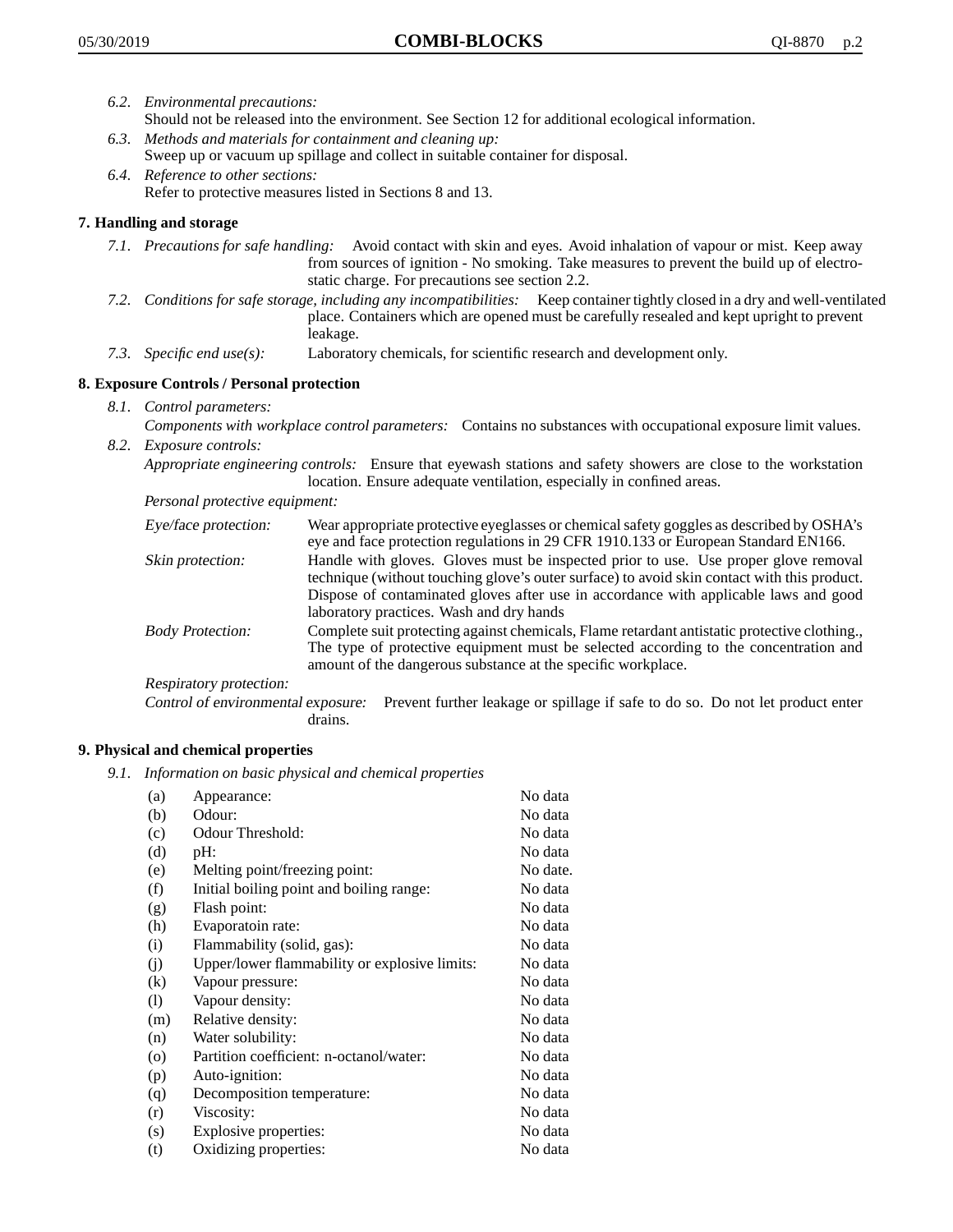*9.2. Other safety information:*

| Formula          | $C_{13}H_{19}NO$ .ClH |
|------------------|-----------------------|
| Molecular weight | 241.8                 |
| CAS Number       | 1212211-92-1          |

## **10. Stability and reactivity**

- *10.1. Reactivity* No data
- *10.2. Chemical stability* Stable under recommended storage conditions.
- *10.3. Possibility of hazardous reactions* No data
- *10.4. Conditions to avoid*
- *10.5. Incompatible material* No data.
- *10.6. Hazardous decomposition products:*

Hazardous decomposition products formed under fire conditions: Carbon monoxide, nitrogen oxides, hydrogen chlo-

|                               | ride.          |
|-------------------------------|----------------|
| Other decomposition products: | No data        |
| In the event of fire:         | See Section 5. |

#### **11. Toxicological information**

*11.1 Information on toxicological effects*

| Acute toxicity:                                            | ,,                                                                                                                                              |
|------------------------------------------------------------|-------------------------------------------------------------------------------------------------------------------------------------------------|
| Skin irritation/corrosion:                                 | No data available.                                                                                                                              |
| Eye damage/irritation:                                     | No data available.                                                                                                                              |
| Respiratory or skin sensitization:                         | No data available.                                                                                                                              |
| Germ cell mutagenicity:                                    | No data available.                                                                                                                              |
| Carcinogenicity:                                           | No data available.                                                                                                                              |
| Reproductive toxicity:                                     | No data available.                                                                                                                              |
| Specific target organ system toxicity - single exposure:   | No data available.                                                                                                                              |
| Specific target organ system toxicity - repeated exposure: | No data available.                                                                                                                              |
| Aspiration hazard:                                         | No data available.                                                                                                                              |
| Additional information:                                    | To the best of our knowledge, the chemical, physical and toxicological proper-<br>ties of this substance have not been thoroughly investigated. |

## **12. Ecological information**

| 12.1. Toxicity                                              | No data available. |
|-------------------------------------------------------------|--------------------|
| 12.2. Persistence and degradability                         | No data available. |
| 12.3. Bioaccumulative potential                             | No data available  |
| 12.4. Mobility in soil                                      | No data available  |
| 12.5. Results of PBT and vPvB assessment No data available. |                    |
| 12.6. Other adverse effects                                 | No data available. |

## **13. Disposal Considerations**

*13.1. Waste treatment methods*

Product Arrange disposal as special waste, by licensed disposal company, in consultation with local waste disposal authority, in accordance with national and regional regulations. Contaminated packaging Dispose of as unused product.

#### **14. Transportation information**

*DOT (US), IMDG and IATA:*

No known hazard for air and ground transportation.

## **15. Regulatory information**

No chemicals in this material are subject to the reporting requirements of SARA Title III, Section 302, or have known CAS numbers that exceed the threshold reporting levels established by SARA Title III, Section 313.